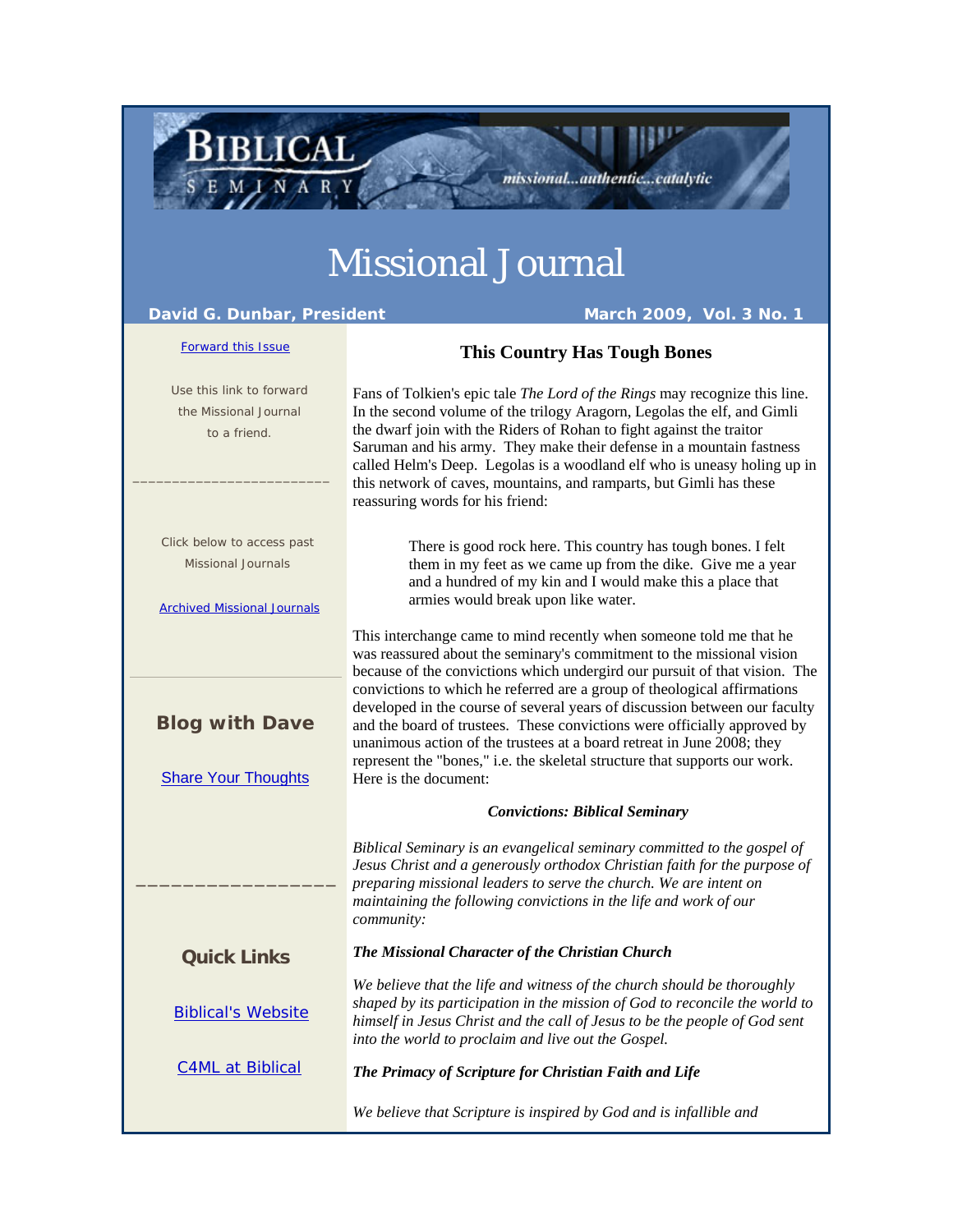| If you are interested in supporting<br>our vision for seminary education<br>click below | authoritative for the life and witness of the church throughout history and<br>across cultures.                                                                                                                                                                                                                                                                                                                                                                                                                                                                                                                                                                  |
|-----------------------------------------------------------------------------------------|------------------------------------------------------------------------------------------------------------------------------------------------------------------------------------------------------------------------------------------------------------------------------------------------------------------------------------------------------------------------------------------------------------------------------------------------------------------------------------------------------------------------------------------------------------------------------------------------------------------------------------------------------------------|
|                                                                                         | The Indispensable Significance of the Christian Tradition                                                                                                                                                                                                                                                                                                                                                                                                                                                                                                                                                                                                        |
| <b>Institutional Advancement</b><br><b>Planned Giving</b>                               | We affirm the summary of Christian faith taught in the Apostles' Creed<br>and the Nicene Creed and are committed to seeking wisdom from the<br>history and traditions of the church.                                                                                                                                                                                                                                                                                                                                                                                                                                                                             |
|                                                                                         | The Necessity of Cultural Engagement                                                                                                                                                                                                                                                                                                                                                                                                                                                                                                                                                                                                                             |
|                                                                                         | We are committed to ongoing engagement with culture and the world for<br>the sake of our witness to the Gospel and to continual learning from<br>Christians in other cultural settings.[1]                                                                                                                                                                                                                                                                                                                                                                                                                                                                       |
|                                                                                         | In future issues of the Missional Journal I will discuss these convictions in<br>greater detail, but in this article I will offer some general observations<br>copyright © 2007 David G. Dunbar connected specifically with the opening paragraph of our statement:                                                                                                                                                                                                                                                                                                                                                                                              |
|                                                                                         | 1.<br><b>Biblical is an evangelical seminary.</b> Not a little ink has been<br>spilled in the last 30 years in efforts to define the term<br>"evangelical" and it is a term which still eludes precision. As we<br>use the term it refers to a broad spiritual "family" or coalition of<br>individuals, churches, and organizations. Members of the family<br>usually exhibit several common traits:                                                                                                                                                                                                                                                             |
|                                                                                         | First, they are gospel people. Gospel is the news about what God<br>is doing in Jesus--his life, death, resurrection, and return--and all<br>the extraordinary developments that flow from his coming. Take<br>away this good news and Christianity is just another exercise in<br>human self-improvement. At Biblical we are gospel people and<br>so we keep Jesus at the center.                                                                                                                                                                                                                                                                               |
|                                                                                         | Second, evangelicals are conversionists. By that I mean that they<br>stress a piety of life-change. This is partly the legacy of the<br>revivalism that swept the Anglo-American world in the 18 <sup>th</sup> and<br>19 <sup>th</sup> centuries due to the influence of leaders like George<br>Whitefield, John Wesley, and Jonathan Edwards. Revivalism<br>says that the gospel is not just an interesting set of ideas or a<br>theological check-list to which I give my assent; rather, the<br>gospel is transformative, and the transformation begins with the<br>individual who whole-heartedly believes the message and<br>receives the gift of new life. |
|                                                                                         | Exactly what this new life ought to look like is a matter of some<br>divergence among evangelicals. This is not too surprising given<br>the many different components of evangelicalism and the<br>complex and intertwining historical roots of the movement. So<br>Anabaptist piety takes a different shape from Charismatic piety,<br>which in turn looks different from Reformed piety, and so on.<br>But in the end evangelicals agree that the gospel has only truly<br>been heard if it transforms life. At Biblical we are gospel people<br>in this sense too.                                                                                            |
|                                                                                         | Third, evangelicals are Bible people. Not all strands of the<br>family read the Bible the same way. That is obvious with just a                                                                                                                                                                                                                                                                                                                                                                                                                                                                                                                                  |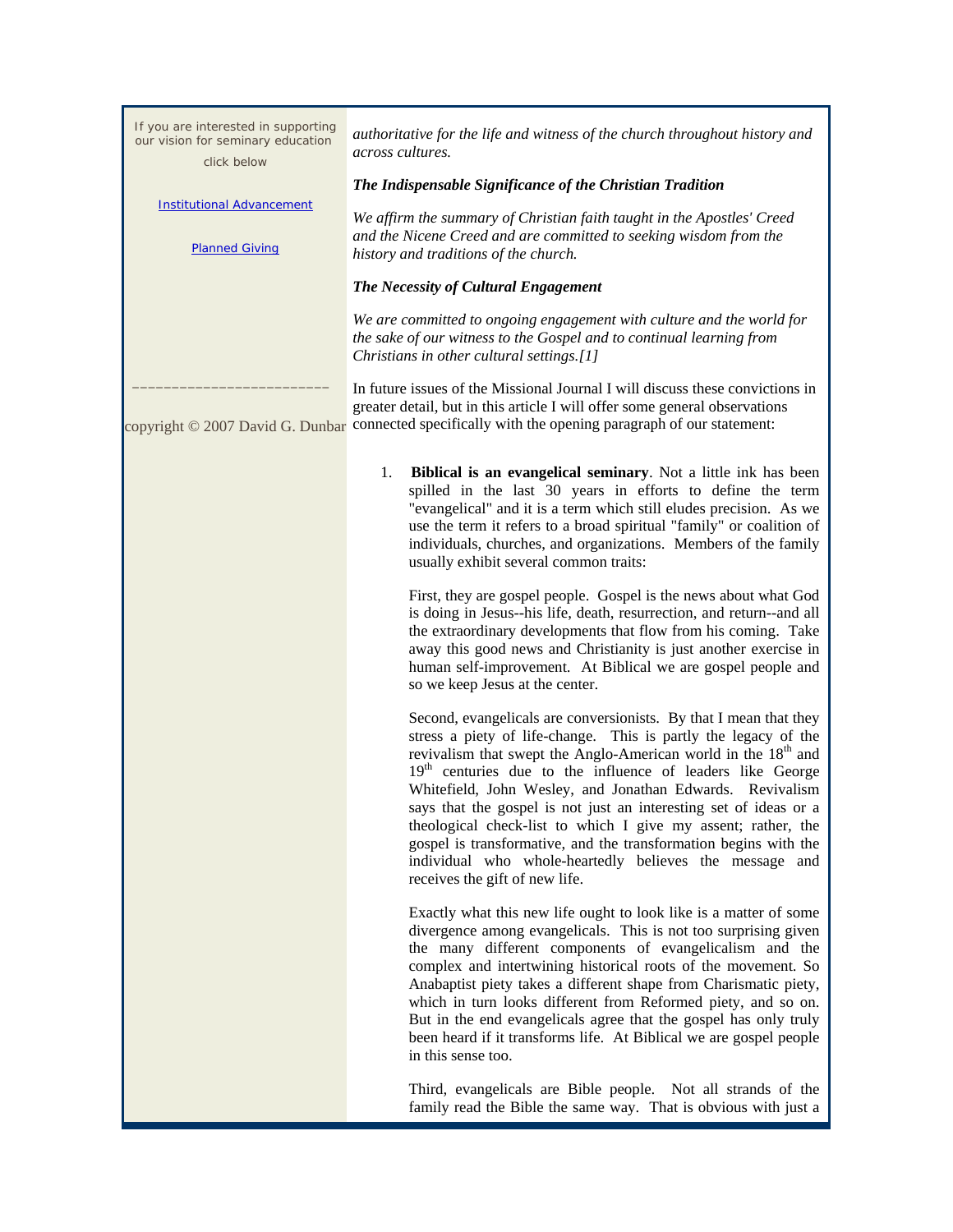little visiting at various family gatherings where you can hear very different (or even contradictory) interpretations of eschatology, spiritual gifts, leadership, creation, or human sexuality, to name just a few of the topics. But what unites evangelicals is the belief that Scripture must have an authoritative voice in determining how they think and act. As a result, the hearing, reading, and study of the Bible play a uniquely significant role in the piety of evangelicals. At Biblical Seminary we are Bible people.

2. **We are committed to a generously orthodox Christian faith.** I have written two earlier articles on this topic<sup>[2]</sup> so at this point we can be concise. The intention of the phrase "generously orthodox" is to describe the playing field for our school. The boundaries of the field are the boundaries of "right teaching" which is what we understand by the term "orthodox." I will speak more about this in a future article focusing on conviction three in our statement: *The Indispensable Significance of the Christian Tradition.* The point to be made is that we believe there is right teaching and wrong teaching, there is orthodoxy and heresy, and we know the difference. In other words, there are boundaries to the playing field and Biblical Seminary plays in-bounds.

On the other hand, we believe in a *generous* orthodoxy which means that we treat one another charitably as we play on the field. We certainly recognize that people sometimes step out of bounds--intentionally or accidentally--and yet our primary concern is not to function as referees but as players. It is one of the unhappy legacies of Christendom that many Christians have chosen to function as referees calling other Christians "out of bounds." The result? Too much time has been spent precisely defining the boundaries and pointing out the faults of other players. Generous orthodoxy means that we will concentrate more on being the players that Christ would have us be.

At Biblical we believe that God is calling the church in North America to understand that the culture around us is post-Christian. Ours is again a missionary situation which calls for an all-hands-on-deck effort of Christians across denominational and confessional lines. The point of generous orthodoxy is not just greater harmony among believers--not a bad idea!--but greater effectiveness of united witness for the sake of God's kingdom.

In an effort to model this generosity more effectively the board and faculty agreed to move the seminary to a larger playing field. The historical roots of our school lie in Reformed theology and the Westminster Confession of Faith. With the new statement we have expanded beyond the boundaries of Reformed theology. This does not mean that we are *against* Reformed theology; it simply means that Calvinism is no longer a requirement to serve on the faculty or board of Biblical. In fact, at our most recent meeting the board added its first Anabaptist trustee--a man who is passionate about the gospel and shares our missional vision for the church.

\*\*\*\*\*\*\*\*\*\*\*\*\*\*\*\*\*